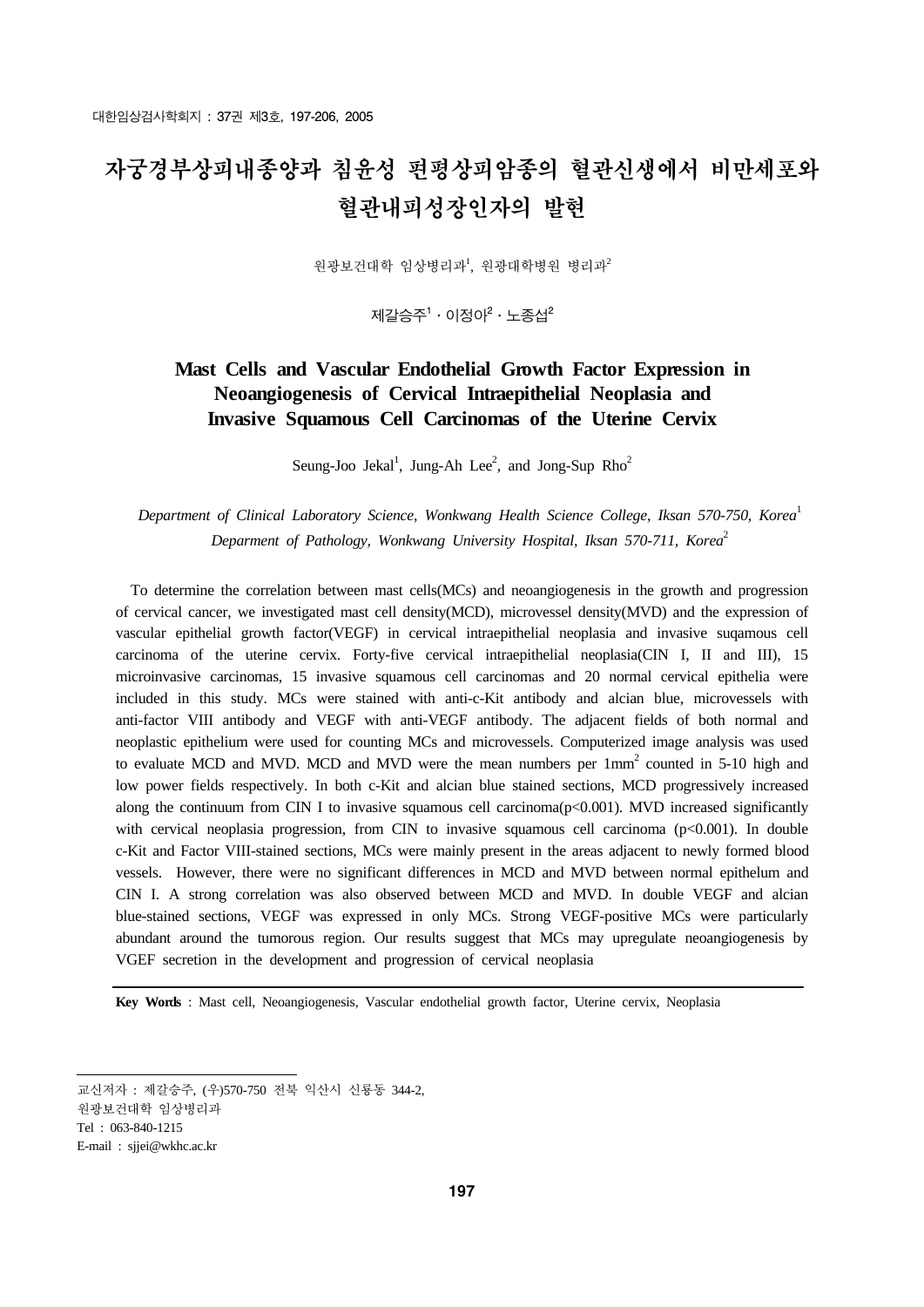# I. 서 론

혈관신생(neoangiogenesis)은 종양의 성장과 전이에 있 어 필요한 혈액 공급원으로서 중요한 역할을 하는 것으 로 알려져 있으며(Folkman, 1990; Weidner, 1993), 몇몇 종양의 정량적 연구에서는 종양 내 혈관신생이 종양의 전이와 환자의 예후를 예측할 수 있는 의미 있는 지표임 을 보여 주었다(Maeda 등, 1995; Saeki 등, 1997).

최근 비만세포는 주요 기능으로 알려진 알러지 및 염 증질환의 관련성 외에 종양을 대상으로 한 연구에서 종 양 간질부위나 그 주변부위에 많이 증가하며, 비만세포의 수적 증가가 암의 성장과 침윤, 전이 그리고 예후와 상관 성이 있는 것으로 보고되어 있다(Dabbous 등, 1986; Jekal, 1999; Elpek 등, 2001; Acikalin 등, 2005). 아직 이 들 종양 주변부에 출현하는 비만세포가 종양의 기능적 관련성에 대해서는 정확히 밝혀져 있지 않으나 여러 연 구에서 비만세포가 혈관신생에 관여함으로써 종양의 진 행을 유도할 것이라는 증거들을 보여 주었고(Takanami 등, 2000; Toth 등, 2000; Ranier 등, 2003), 유방암과 전립 선암에서는 종양 주변의 혈관신생이 혈관내피성장인자 (vascular endothelial growth factor: VEGF)에 의해 촉진 될 것이라는 가능성을 시사하였다(Gasparini, 2000; Toth 등, 2000). 자궁경부암의 경우에 있어서도 비만세포는 자 궁경부상피내종양에서 침윤암종으로 진행하면서 종양상 피 주변에 비만세포밀도(mast cell index: MCD)가 증가하 고, 증가된 비만세포가 혈관신생과 밀접하게 연관되어 있 음을 보여 주었다(Benitez-Bribiesca 등, 2001; Cabanillas-Saez 등, 2002). 뿐만 아니라 자궁경부의 침윤전암종과 침 윤암종에 관한 연구에서는 미세혈관밀도(microvessel density: MVD)가 암의 진행 및 예후 사이에 상관성이 있 는 것으로 조사되었고(Ozalp 등, 2003), Sotiropoulou 등 (2004)도 미세혈관밀도가 상피내암종에 비해 미소침윤 암종에서 뚜렷한 증가를 보여 종양의 초기 침윤단계에서 혈관신생이 활발하게 이루어진다는 것을 암시하였으며, Lee 등(2003)은 자궁경부암의 진행과정에서 일어나는 혈 관신생이 종양세포로부터 유래한 VEGF에 의한 것으로 가정하였다. 이처럼 자궁경부암에서 비만세포의 증가와 혈관신생이 매우 밀접하게 관련되어 있다는 보고가 있음 에도 불구하고 자궁경부암의 발생과 진행과정에서 비만 세포가 어떻게 혈관신생을 촉진하는지에 대한 연구는 거 의 없는 실정이다.

따라서 본 연구는 자궁경부상피내종양과 침윤성 편평

상피암종의 신생혈관 형성과정에서의 비만세포와 VEGF 의 역할을 규명하기 위해 시도하였다.

## II. 재료 및 방법

#### 1. 재 료

본 실험에는 1999년부터 2004년까지 원광대학병원 병 리과에 의뢰된 자궁경부 생검조직 중 총 95건을 임의로 선별하여 사용하였다. 환자의 평균 연령은 47세(27-72세) 이었다. 선별된 조직은 다시 관찰하여 병변부위가 뚜렷하 게 보존된 조직만을 골라 형태의 특징에 따라 정상조직 (20건), 자궁경부상피내종양(cervical intraepithelial neoplasia: CIN) I등급(13건), CIN II등급(15건). CIN III등급 (17건) 그리고 침윤성 편평상피암종을 다시 미소침윤암종 (icroinvasive carcinoma: MI)(15건)과 침윤암종(invasive carcinoma: IC)(15건)으로 나누어 총 6군으로 분류하였다. 모든 조직은 10% 중성완충포르말린에 고정된 것을 사용 하였다.

#### 2. 방 법

#### **1)** 일반 병리조직학적 검사

10% 중성완충포르말린에 고정된 조직을 자동침투기를 사용하여 파라핀블록을 만든 후 박절기를 이용하여 4 *µ*m 두께로 박절하였다. 파라핀절편은 자일렌에서 탈파라핀 하여 하강계열 알코올단계의 함수과정을 거친 후 hematoxylin-eosin(HE)염색을 하여 canada balsam으로 봉입하 였다.

#### **2)** 조직화학적 검사

비만세포의 분비과립 및 형태를 보기 위하여 Enerback (1966)의 alcian blue/safranin 염색에서 대조염색을 safranin 대신 nuclear fast red로 바꾸어 사용하였다. 그 과정은 탈파라핀 후 함수한 절편을 1% alcian blue 8GX(0.7N HCl에 용해한 후 농염산으로 pH 0.3으로 조 정)에 옮겨 37℃에서 2시간 30분간 염색한 다음 0.7N HCl에 잠시 헹군 후 nuclear fast red 용액으로 30분간 대 조염색하여 수돗물에 헹군 후 탈수 및 투명화하여 canada balsam으로 봉입하였다. Alcian blue 8GX 및 nuclear fast red는 모두 Sigma(Sigma Co., St. Louis, Mo, USA) 제품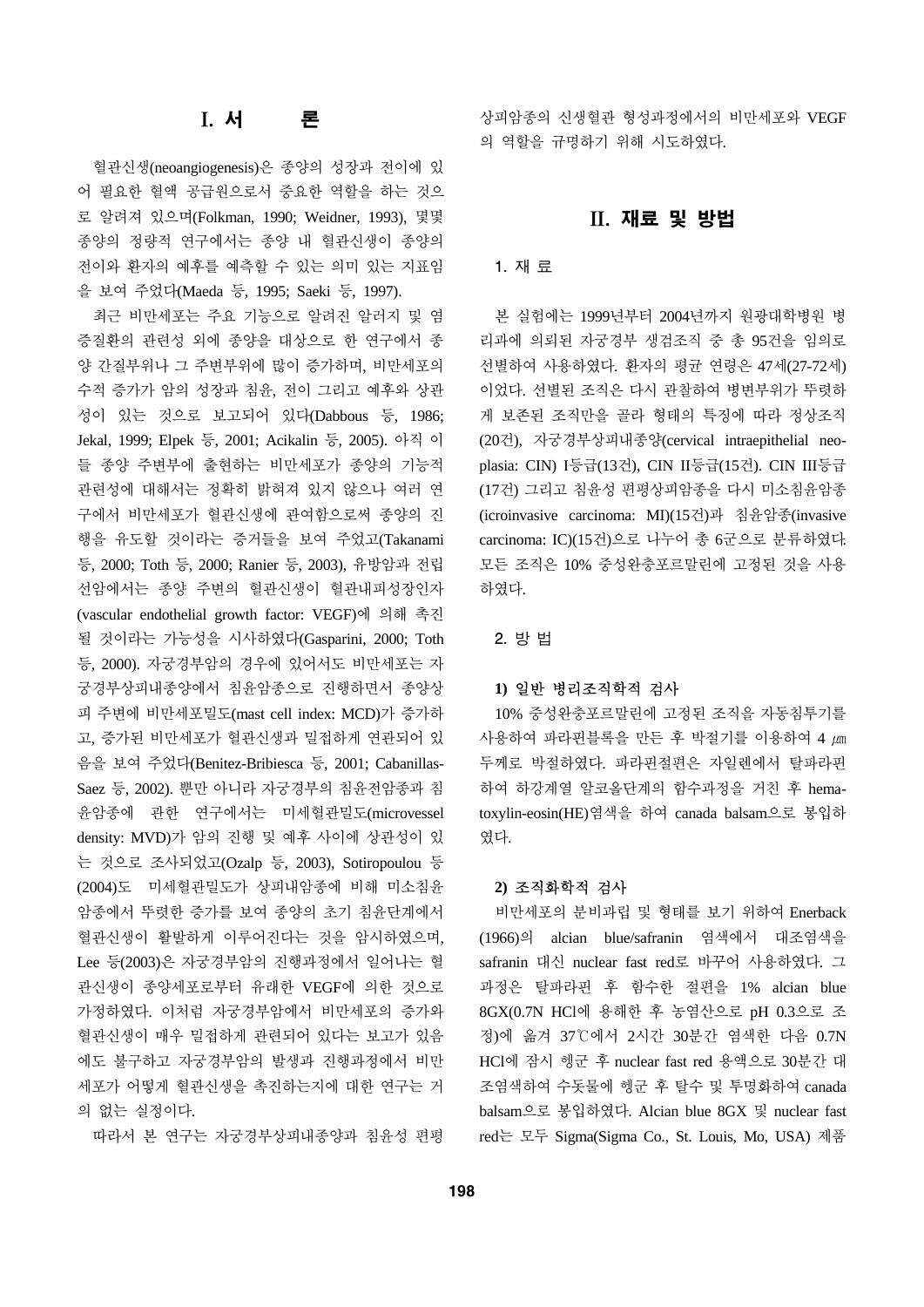을 사용하였다.

### **3)** 면역조직화학적 염색

MicroProbe System(Fisher Scientific Co., USA)을 사용 하여 면역염색을 수행하였다. 비만세포 마커로 c-kit을, 내피세포 마커로 factor VIII, 그리고 신생혈관 형성 마커 로 VEGF를 택하여 각각 rabbit polyclonal anti-human c-kit(1:300, Dako, Glostrup, Denmark), mouse monoclonal anti-human factor VIII-related Ag(1:50, Neo-Markers, Westinghouse Drive Fremont, USA) 및 mouse monoclonal anti-human VEGF(AB-5)(1:20, Oncogene, Cambridge, UK)를 사용하여 면역염색하였다. 그 과정을 간단히 요약하면 탈파라핀 후 함수한 절편을 항원부활을 위해 c-Kit은 pepsin에 넣어 45℃에서 4분간 두었으며, Factor VIII와 VEGF는 citrate buffer, pH6.0에 넣어 microwave oven에서 15분간 가열하였다. 그 다음 hydrogen peroxidase block(Lab Vision, Westinghouse, USA)에 옮겨 45℃에서 7분간 방치하여 endogenous peroxidase를 차단한 후, 각각의 1차 항체에 넣어 냉장고에서 12시간 반응시켰다. 이어 2차 항체와 HRP polymer가 결합된 Super PicTure Polymer Detection Kit(Zymed, San Francisco, USA)를 사용하여 실온에서 30분간 반응시킨 다음 AEC(Zymed, San Francisco, USA)로 발색시켰다. 마지막으로 Mayer hematoxylin을 사용하여 대조염색한 후 Universal mount(Research genetics, Huntsville, USA) 로 봉입하였다. 각 단계마다 슬라이드는 Immuno/ DNA buffer(Invitrogen, Carlsbad, USA)를 사용하여 수세하였 다. 음성대조로는 1차항체를 사용하지 않았다.

#### **4) Factor VIII-c-Kit** 및 **VEGF-alcian blue**의 이중염색

비만세포와 미세혈관과의 조직학적 관련성을 보기 위 해 Factor VIII-c-Kit 이중염색을 하였으며, 비만세포에서 VEGF 발현을 확인하기 위해 VEGF-alcian blue 이중염색 을 하였다. Factor VIII-c-Kit 이중염색 과정은 탈파라핀 후 함수한 절편을 항원부활을 위해 pepsin으로 처리한 후 3% H2O2에 넣어 45℃에서 7분간 두어 endogenous peroxidase를 차단하였다. 이어 mouse monoclonal anti-human factor VIII-related Ag(1:50, NeoMarkers, Westinghouse Drive Fremont, USA)에 옮겨 냉장고에서 하루밤 반응시킨 후 Super PicTure Polymer Detection Kit(Zymed, San Francisco, USA)에 넣어 실온에서 30분 간 둔 다음 AEC를 사용하여 발색하였다. 그 다음

Immuno/DNA buffer로 수세한 후, citrate buffer, pH6.0에 넣어 microwave oven에서 20분간 가열하였고, 실온에서 10분간 식힌 후 enhancer(Zymed, San Francisco, USA)에 옮겨 45℃에서 30분간 두었다. 이어 rabbit polyclonal anti-human c-Kit(1:300, Dako, Glostrup, Denmark)에 옮 겨 45℃에서 30분간 반응시킨 후, Universal LSAB+AP kit Link(Dako, Glostrup, Denmark)에 옮겨 45℃에서 20분 간 반응시켰다. 그 다음 Universal LSAB+AP kit Streptavidin AP(Dako, Glostrup, Denmark)를 45℃ 20분간 반 응시킨 후 AP-blue substrate kit에 옮겨 실온에서 15분간 발색시킨 후 Universal mount로 봉입하였다. VEGFalcian blue 이중염색과정은 탈파라핀 후 함수한 절편을 항원부활을 위해 citrate buffer, pH6.0에 넣어 microwave oven에서 15분간 가열한 다음 3% H<sub>2</sub>O<sub>2</sub>에 넣어 45℃에서 7분간 방치하여 endogenous peroxidase를 차단하였다. 그 다음 mouse monoclonal anti-human VEGF(AB-5)(1:20, Oncogene, Cambridge, UK)에 옮겨 냉장고에서 12시간 반응시킨 후 Super PicTure Polymer Detection Kit( Zymed, San Francisco, USA)에 넣어 실온에서 30분간 둔 다음 AEC를 사용하여 발색시켰다. 이 슬라이드는 alcian blue, pH0.3을 사용하여 37℃에서 30분간 대조염색한 후 Universal mount(Research genetic, Huntsville, USA)를 사 용하여 봉입하였다.

#### **5)** 영상분석

단위면적당 MCD와 MVD를 구하기 위해 CCD 카메라 (Thosiba U-CMAD -2, Japan)가 부착된 현미경(Olymphus BX 50, Olymphus Optical Ltd,. Japan)을 사용하여 c-Kit 면역염색표본(배율 X200)과 alcian blue 염색표본(X200) 그리고 Factor VIII 면역염색표본(X100)으로부터 정상조 직과 CIN 병변의 경우는 상피 바로 밑 부분에서, 미소침 윤암종과 침윤암종의 경우는 종양세포 주변의 간질에서 5-10 시야를 선택하여 영상을 획득하여 컴퓨터에 저장하 였다. 저장된 영상은 분석 소프트웨어인 Image-Pro Plus ver 3.01(Media Cyberbetics Inc., USA)을 사용하여 1 mm<sup>2</sup>당 비만세포와 미소혈관의 평균수를 세어 각각 MCD 와 MVD로 하였다.

### **6)** 통계분석

각 군간 통계학적 차이는 일원분산분석(on-way analysis of variance: ANOVA test)을 사용하여 조사하였 고 MCD와 MVD의 상관성을 보기 위해 Pearson's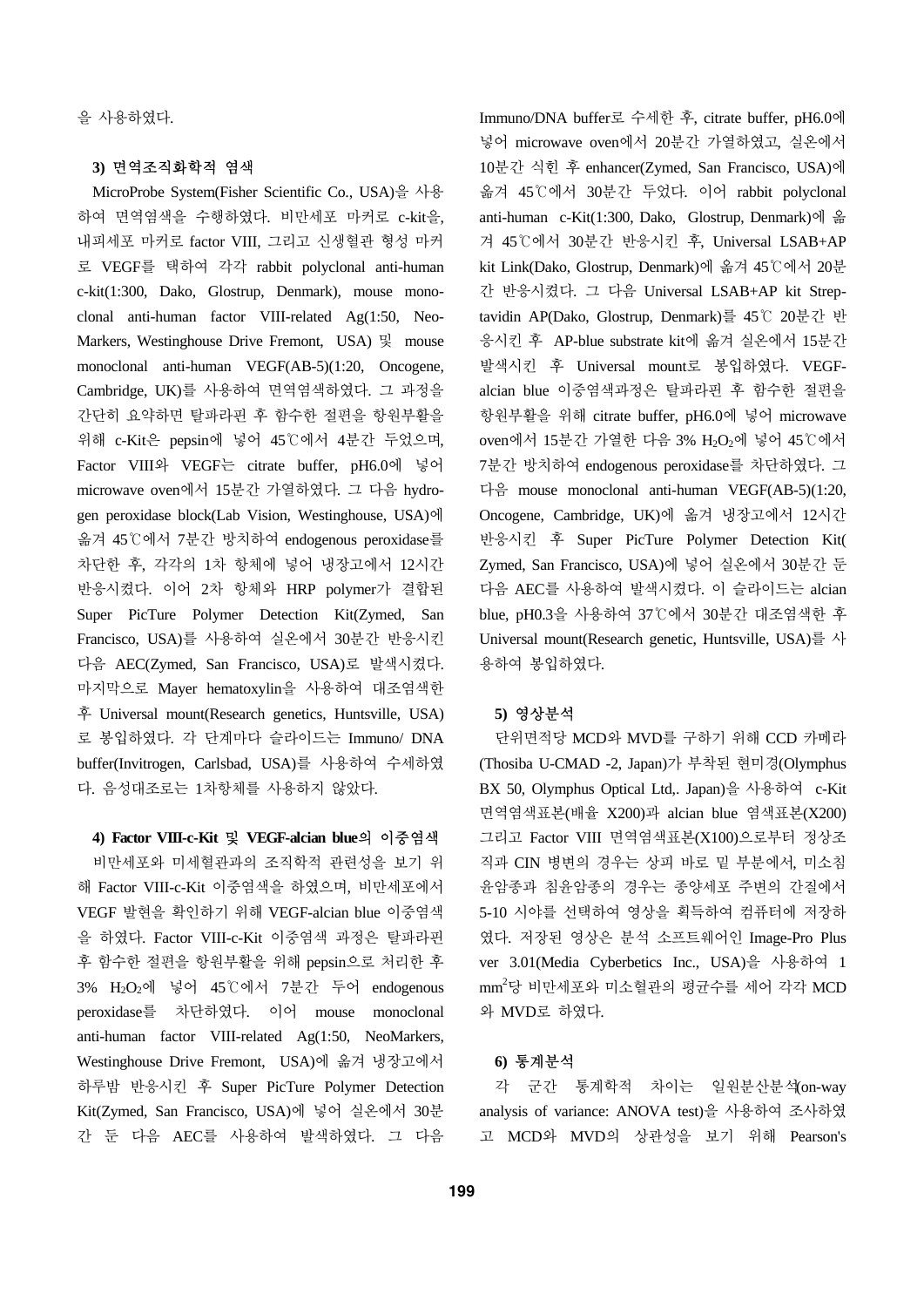correlation coefficient를 적용하였다. p값이 0.05 이하이면 통계학적으로 유의한 것으로 판정하였다. 분석에는 SPSS ver 10.0 프로그램을 사용하였다.

### III. 결 과

#### 1. 비만세포의 분포와 밀도

자궁경부 조직 내의 비만세포 형태와 아형의 종류를 보기 위해 Enerback(1966)의 원법에 따라 alcian blue 염 색 후 safranin으로 대조염색한 결과 모두 청색으로 염색 되어 alcian blue-양성세포임을 확인하고 배경염색을 위해 safranin 대신 nuclear fast red를 사용하여 대조염색하였 다. 또한 c-kit 면역염색을 하여 alcian blue-양성 비만세포

와 c-kit-양성 비만세포 밀도를 비교하였다. 그 결과 자궁 경부 정상조직, 자궁경부상피내종양, 침윤암종 조직 내의 비만세포는 난원형, 다각형 및 방추형으로 상피 기저막 밑의 간질조직이나 종양세포 주변부의 혈관 가까이에 출 현하였으며 과립형과 탈과립형의 두 형태로 관찰되었다 (Fig. 1, 2).

Alcian blue 염색표본에서 1 mi 평균 비만세포 밀도를 구한 결과 정상(26.2±9.4개)에 비해 CIN I 등급(34.6±10.8 개)에서 약간 증가하였으나, 통계학적으로 의의가 없었다 (p=0.149). 그러나 CIN I 등급에서 CIN II 등급(55.0±9.2 개)(p<0.001), CIN III 등급(65.4±6.0개)(*p*<0.001), 미소침 윤암종(77.9±9.7개)(p<0.001), 침윤암종(89.5±11.8개) (p< 0.001)로 진행하면서 각 군간 모두 통계학적으로 유의하 게 증가하였다(Fig. 3). c-kit-양성 비만세포 역시 1 mm2 당 정상조직(44.8±7.2개)에 비해 CIN I등급(50.7±12.3개)



**Fig 1.** Mast cells stained with alcian blue(A) and immunostained with c-Kit(B) in invasive squamous cell carcinoma of the uterine cervix. Asterisk(✱) indicates tumoral epithelium; arrow indicates the mast cell. Original magnification X200.



**Fig. 2.** Mast cells(arrow) stained with alcian blue(A) and Factor VIII/c-Kit(B). Mast cells were located in area adjacent to the microvessel(open arrow) around the tumor foci. Original magnification X400(A), X200(B).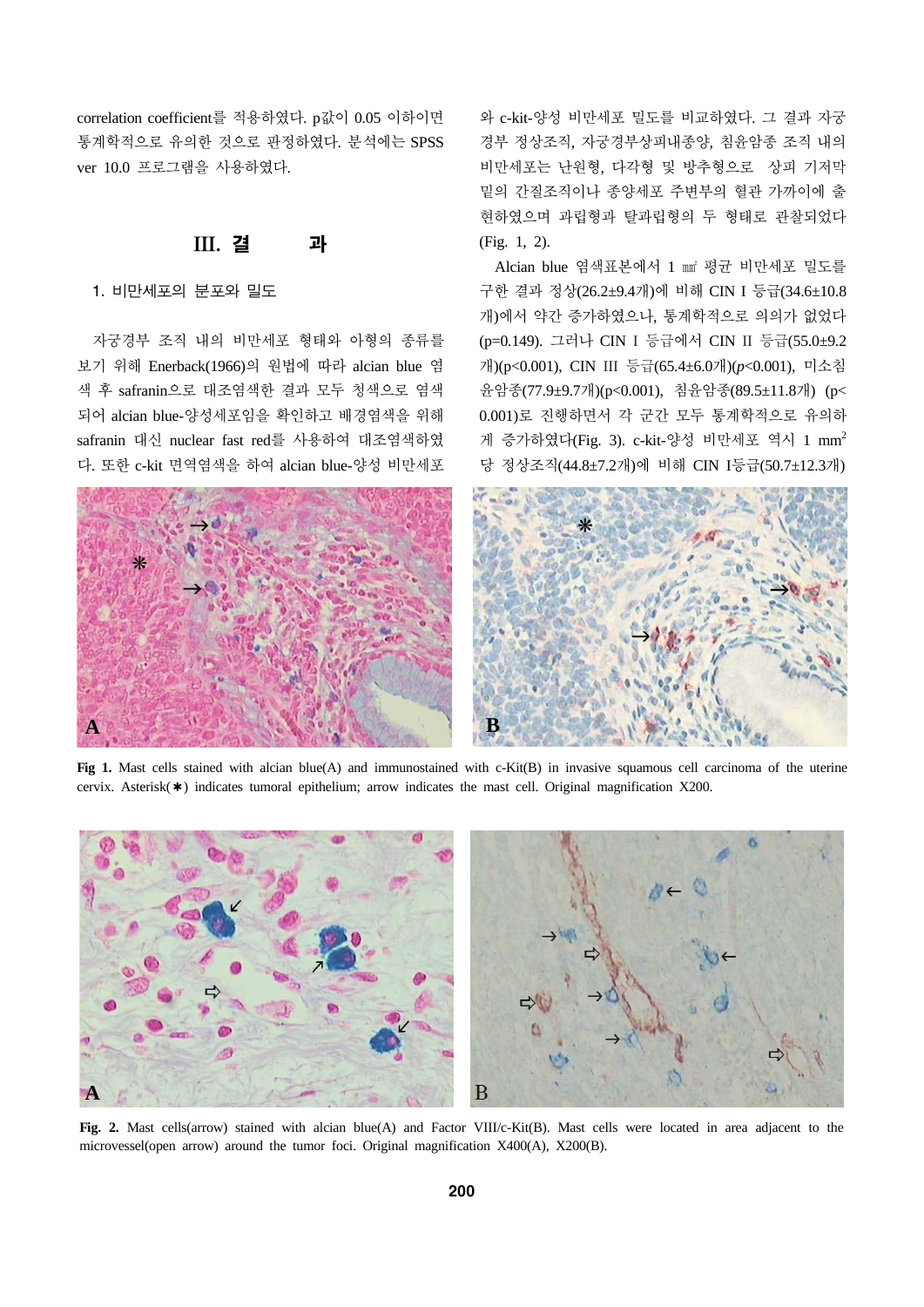

**Fig. 3.** Mast cell density in normal, CIN and invasive squamous cell carcinoma of the uterine cervix. Bar represent mean±SD of the six groups.

N, normal tissue; CIN, cervical intraepithelial neoplasia; MI, microinvasive carcinoma, IC, invasive carcinoma.

NS, no significant compared with normal and MI respectively; \* p<0.05 compared with the data of CIN II, CIN III and MI respectively; \*\*p<0.01 compared with the data of CIN I, CIN II, CIN III respectively.



**Fig 4.** Correlation between c-kit-positive and alcian bluepositive mast cells in normal, CIN and invasive squamous cell carcinoma of the uterine cervix. Linear correlation for two elements is highly significant.



**Fig. 5.** Microvessels immunostained with anti-Factor VIII in section of both normal tissue(A) and invasive squamous cell carcinoma(B) of the uterine cervix. Original magnification X200.

은 약간 증가하였을 뿐 통계학적으로 유의한 차이가 없 었으나(p=0.839), CIN I 등급에서 CIN II등급(69.7±12.1 개)(p<0.01), CIN III 등급(84.0±10.1개) (p<0.05), 미소침 윤암종(99.4±19.8개)(p<0.05) 으로 진행하면서 각 군간 모 두 통계학적으로 유의한 증가를 나타내었다. 그러나 미소 침윤암종에 비해 침윤암종(106.0±18.7개)에서는 약간의 증가는 있었으나 통계학적으로 유의한 차이가 없었다 (p=0.782)(Fig. 3). 비만세포에 대한 alcian blue 염색과 c-Kit 면역염색을 비교한 결과 alcian blue-양성 비만세포 에 비해 c-Kit-양성 비만세포가 전 군에서 높게 출현하였 으나, 두 염색 방법 간에 상관관계를 조사한 결과 매우

상관성이 높은 것으로 나타났다(Fig. 4).

#### 2. 미세혈관의 밀도

Factor VIII을 사용하여 미세혈관을 면역염색한 결과 정상조직에 비해 자궁경부상피내종양 그리고 침윤암종으 로 진행하면서 미세혈관 수의 증가와 함께 염색강도가 점점 강하게 나타남을 관찰할 수 있었다(Fig. 5). 미세혈 관은 1 mm<sup>2</sup>당 정상조직(11.2±3.1개)에 비해 CIN I 등급 (14.9±3.0개)에서 약간 증가하였으나 통계학적 유의성은 없었다(*p*=0.320). 그러나 CIN I등급에서 CIN II등급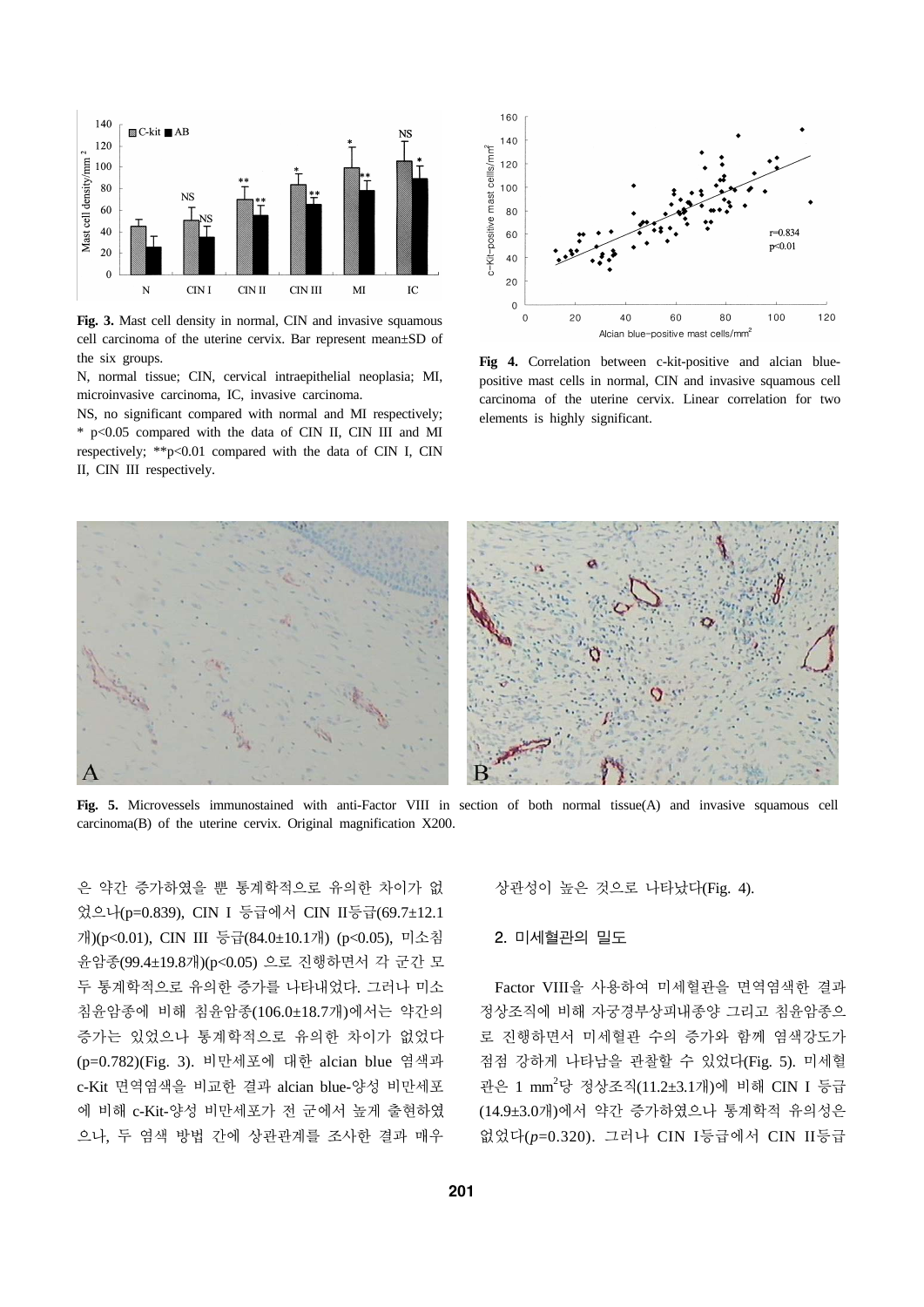

**Fig. 6.** Microvessel density in normal, CIN and invasive squamous cell carcinoma of the uterine cervix. Bar represent mean±SD of the six groups.

NS, no significant compared with normal;  $*$  p<0.05 compared with the data of CIN I, CINII, CIN III and MI respectively

(20.5±2.3개)(*p*<0.05), CIN III 등급(25.7±3.4개)(*p*<0.05), 미소침윤암종(31.3±7.45개)(*p*<0.05), 침윤암종(37.1±7.9 개)(*p*<0.05)으로 진행하면서 각 군간 모두 통계학적으로 유의하게 증가하였다(Fig. 6).

#### 3. 비만세포 밀도와 미세혈관 밀도의 상관관계

자궁경부 정상조직에서 CIN의 I, II, III 등급을 거쳐, 미소침윤암종과 침윤암종으로의 진행과정에서 비만세포 밀도 증가에 대한 미세혈관 밀도 증가의 상관성을 조사 한 결과 두 변수 간에 매우 유의한 상관성을 보였다(r =0.795, *p*<0.01)(Fig. 7).

#### 4. VEGF 발현세포

신생혈관 형성인자 분비세포를 동정하기 위해 각 군 별 자궁경부조직의 일부를 선택하여 VEGF 면역염색한 결과 VEGF-양성세포는 침윤암종에서 가장 많이 출현하 였고, 종양의 간질부와 종양 인접부위에서 가장 강하게 발현되었으며, VEGF-양성세포의 출현부위는 비만세포 출현부위와 일치하였다(Fig. 8). 또한 VEGF-양성세포가 비만세포인가를 확인하기 위해 alcian blue로 대조염색한 결과 비만세포에서만 VEGF가 발현되는 것을 관찰할 수 있었으며, VEGF-양성 비만세포는 종양부위로부터 멀어 질수록 VEGF 염색 강도가 점점 약해지는 것을 관찰할 수 있었다(Fig. 8a,b,c).



**Fig. 7.** Correlation between MCD and MVD in normal, CIN and invasive squamous cell carcinoma of the uterine cervix. Linear correlation for two elements is highly significant.



**Fig. 8.** VEGF-postive mast cells in tumor stroma(S). VEGFpositive mast cells were confirmed by using a VEGF/alcian blue double staining. VEGF-positivity in the cytoplasm of mast cells showed a different reactions depending on the distance between tumor foci and adjacent stroma. The most strong reactions were observed in the cytoplasm of mast cells located at the closest in tumor foci(\*). a, weak; b, moderate; c, strong reactions. Original magnification X4000.

### III. 고 찰

비만세포는 결장-직장암(Lashner, 1992), 폐선암종 (Takanami 등, 2000), 유방암종(Kankkunen 등, 1997)에서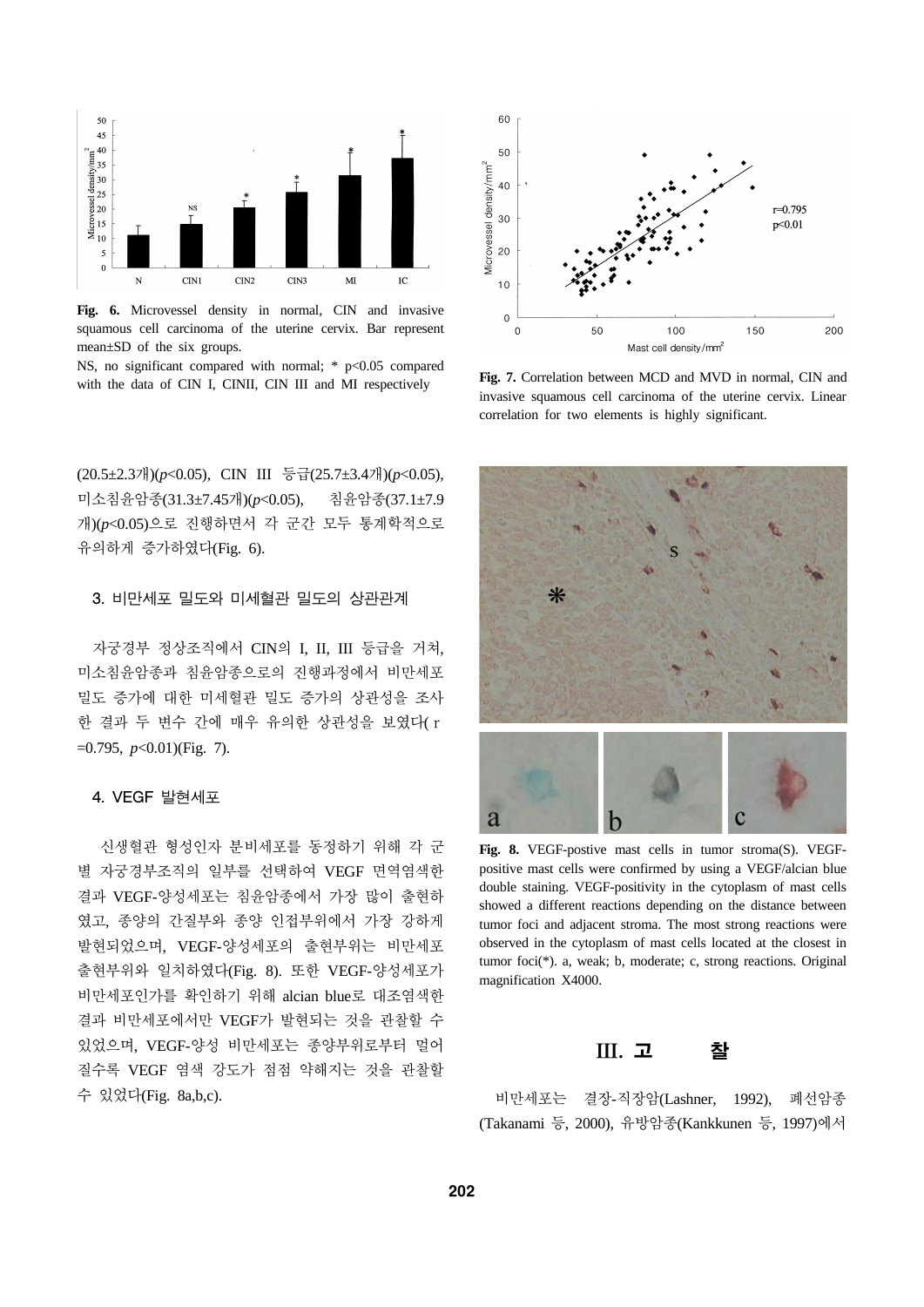증가하며. 유방암종에서는 겨드랑이 림프절 전이가 없는 환자에 비해 전이가 있는 환자에서 특히 많이 증가하는 것으로 보고되어 있다(Thorensen 등, 1982). 또한 랫트를 이용한 동물실험에서는 종양 이식부위에서 비만세포의 증가는 신생혈관 수를 증가시켜 종양의 증식과 전이에 영향을 미친다는 것을 암시하였다(Dethlefsen 등, 1995) 이 같은 결과는 그 후 폐의 침윤전암종과 암종(Fisseler-Eckhoff 등, 1996), 유방의 상피내관암종(Engels 등, 1997) 그리고 자궁경부상피내종양(Dobbs 등 1997)에서 정상조 직에 비해 혈관형성이 뚜렷이 증가한다는 보고들에 의해 증명되어 왔다. 우리의 실험 결과 비만세포와 미세혈관의 밀도가 정상조직과 CIN I 등급 사이에는 유의한 차이가 없었으나, CIN II 등급에서 침윤암종으로 진행하면서 뚜 렷하게 증가하였으며, 증가된 비만세포가 종양 주변의 혈 관 가까이에 분포하고 있어서 비만세포 밀도와 미세혈관 밀도의 증가가 종양의 발생과 진행에 있어서 서로 매우 유기적인 연관이 있음을 확인하였다. 이 결과는 다른 종 양에서의 결과(Toth 등, 2000; Benitez-Bribiesca 등, 2001) 와 일치할 뿐만 아니라 자궁경부내상피내병변과 침윤암 종에 대한 연구에서 CIN I 등급에 비해 CIN II와 CIN III 등급에서 미세혈관밀도가 유의하게 증가하며, 침윤전암 종보다 침윤암종에서 미세혈관밀도가 증가한다는 보고 (Ozalp et al, 2003)와 상피내암종에 비해 미소침윤암종에 서 미세혈관밀도가 유의하게 증가하는데 이는 종양의 침 윤이 혈관신생을 촉진한다는 결과(Sotripoulou 등, 2004) 와도 일치하였다. 따라서 이미 여러 연구자들에 의해 제 기된 종양의 성장이나 상처 치유과정에서 혈관신생이 비 만세포의 중재로 이루어진다는 가정이 자궁경부의 종양 증식과 발생과정에도 그대로 적용됨을 확인할 수 있었다.

한편 종양 진행의 후기 단계에서 비만세포의 탈과립은 흔하게 관찰되는 소견이다. 사람 유방암에 관한 연구에서 비만세포의 탈과립은 생존율 저하와 관계가 있으며 (Hartweit et. al, 1984), *In vivo*의 관찰에서도 비만세포의 활성과 비만세포로부터 방출된 중개물질이 종양의 증식 률을 높이는 반면, 약물에 의한 비만세포 활성 억제 작용 을 방해하는 하는 것으로 나타났다(Dabbous 등, 1991). 본 실험에서도 자궁경부상피내종양에 비해 침윤암종에서 종양세포 주변에 출현하는 비만세포에서 탈과립이 많이 나타났으며, 탈과립세포들은 주로 혈관 가까이 분포하고 있음을 관찰할 수 있었다. 이는 비만세포가 종양의 혈관 신생에 매우 밀접하게 관여한다는 것을 구조적으로 보여 주는 것이다. 뿐만 아니라 비만세포는 다양한 cytokines에

의해 탈과립되어 잠재적 혈관신생 인자인 vascular endothelial growth factor(VEGF), basic fibroblast growth factor(bFGF) 및 stem cell factor(SCF)의 방출을 일으키는 것으로 알려져 있다(Reed 등, 1995; Grutzkau 등, 1998; Zhang 등, 2000).

이 중 VEGF가 혈관신생의 가장 강력한 중개물질로 알려져 있다(Pierce 등, 1995). VEGF는 이량체(dimeric)로 된 헤파린 결합 당단백질(heparin-binding glycoprotein)로 PDGF(platelet-derived growth factor) family의 하나로 처 음 종양세포 배양액으로부터 발견되었으며(Keck 등, 1989), 내피세포에 고도로 특이적인 세포분열촉진 활성을 갖고 있는 것으로 보고되어 있다(Sanger 등, 1983). 또한 VEGF는 종양의 혈관신생 이외에 다른 질환의 혈관신생 에서 상당히 기여하는 것으로 생각하고 있다(Ferrara 등, 1992; Dvorak 등, 1995). 자궁경부암에서도 Kim 등(2003) 은 VEGF가 자궁경부암의 혈관신생을 촉진하며, VEGF 의 발현은 p53에 의해 조절되는 것으로 보고하였다.

우리의 연구에서는 각 군에서 일부 조직만을 택하여 VEGF로 면역염색한 결과 자궁경부내상피내종양의 등급 이 높아지고 침윤암종으로 진행 할수록 VEGF-양성세포 가 많아짐을 관찰할 수 있었다. 또한 침윤암종에서도 종 양에 가까운 부위에 존재한 것일수록 염색강도가 강하고 종양으로부터 멀리 존재하는 것일수록 염색강도가 약하 게 나타나 부위에 따라 VEGF의 발현양이 차이가 있음을 알 수 있었다. 더욱이 VEGF/alcian blue 이중염색결과 VEGF-양성세포는 모두 비만세포로 확인되어 VEGF는 비만세포에서 분비되는 주요 중개제의 하나임을 확인할 수 있었다. 이러한 결과는 혈관신생이 자궁경부암의 발생 과 진행과정에서 매우 중요하며, 종양에서의 혈관신생은 비만세포에서 분비되는 VEGF에 의해 촉진된다는 것을 의미한다. 이는 Kim 등(1998)의 위암 연구에서 VEGF 발 현군이 비발현군에 비해 미세혈관 수가 증가하였다는 것 과 Toth 등(2000)의 전립선암의 진행에서의 VEGF-양성 비만세포 수가 증가할수록 미세혈관 수가 증가하였다는 것과 일치하는 결과이다. 따라서 자궁경부암의 발생과 진 행과정에서는 종양세포들로부터 분비되는 cytokine에 의 해 비만세포가 동원되고, 이들 비만세포로부터 방출된 VEGF에 의해 혈관신생이 이루어져 종양의 진행을 촉진 할 것으로 생각된다. 뿐만 아니라 VEGF가 위암의 림프 절 전이 환자에서 특히 높게 발현되며(Maeda 등, 1995), VEGF 비발현군에 비해 발현군에서 생존률이 낮아진다는 보고들(Han 등, 1999)을 종합해 볼 때, 자궁경부암의 전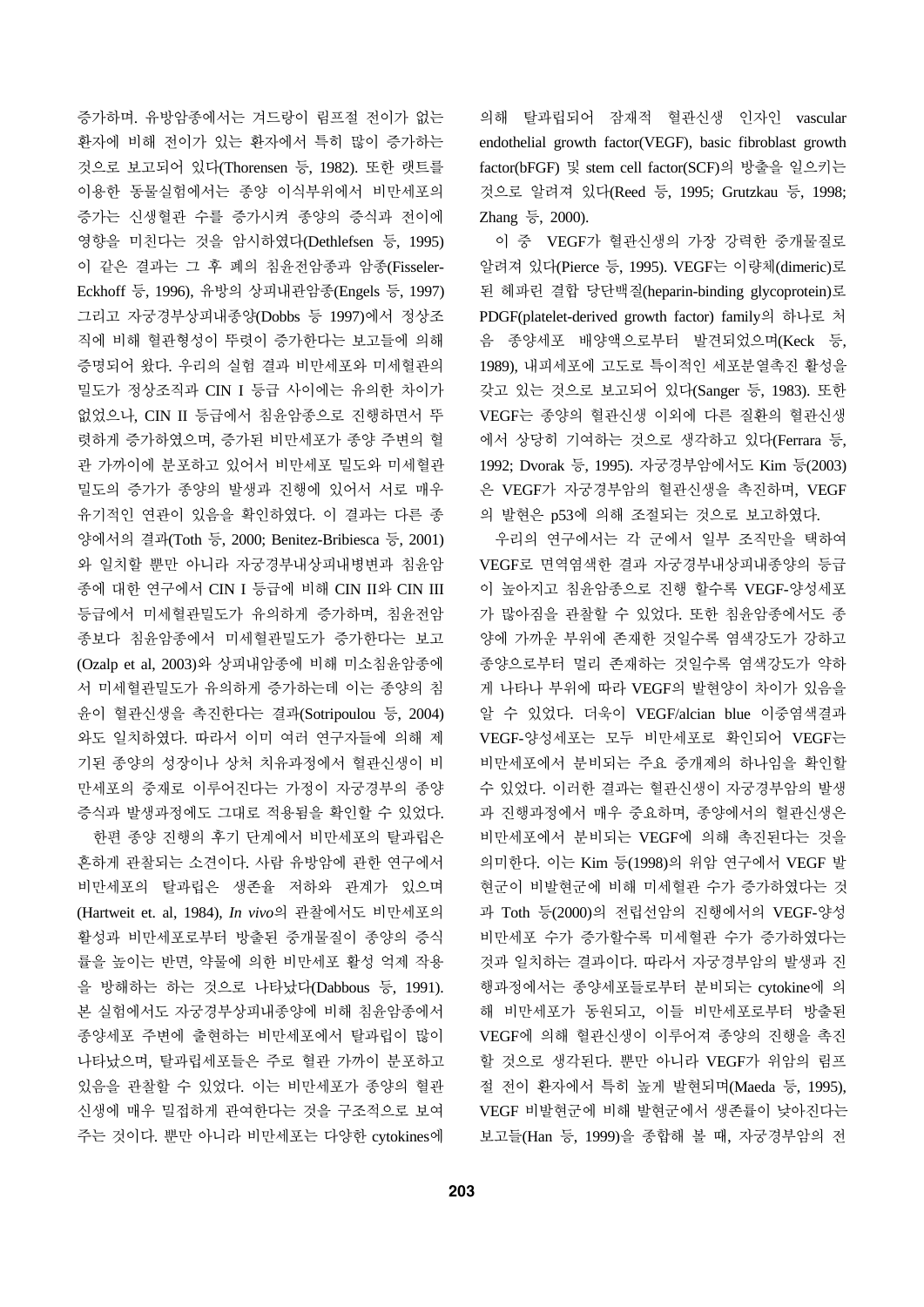이와 환자의 예후에 있어서도 VEGF가 매우 많은 영향을 미칠 것으로 충분히 예견할 수 있었다. 따라서 이후 비 만세포로부터 분비된 VEGF가 자궁경부암의 전이와 예후 에 어떻게 영향을 미치는 가에 대한 연구가 필요할 것으 로 생각된다.

# IV. 결 론

자궁경부암의 발생과 진행에서 혈관신생에 미치는 비 만세포의 역할을 밝히기 위하여 자궁경부상피내종양과 침윤편평상피암종을 대상으로 비만세포밀도, 미세혈관 수 및 VEGF의 발현양상을 조사하였다. 조사결과 비만세 포밀도는 정상조직과 CIN I 등급에서는 통계학적 차이가 없었으나 CIN I등급에서 침윤암종으로 진행하면서 통계 학적으로 뚜렷한 증가를 나타내었다(p<0.001). 미세혈관 밀도 역시 CIN I 등급에서 침윤암종으로 진행하면서 통 계학적으로 뚜렷하게 증가하였으며(p<0.001), 비만세포밀 도와 미세혈관밀도 사이의 상관성을 조사한 결과 매우 높은 상관성을 나타내어 비만세포의 증가가 미세혈관 증 가에 매우 밀접한 관계가 있음을 확인할 수 있었다. 뿐만 아니라 혈관신생 마커로 알려진 VEGF에 대한 면역염색 결과 CIN과 침윤암종에서 VEGF에 강한 양성을 보이는 세포가 모두 비만세포임을 확인하였고, VEGF-양성 비만 세포는 특히 종양세포 가까이에 존재하는 것일수록 강한 양성을 보였으며, 흔히 탈과립 상태로 혈관 가까이에 존 재하는 것을 관찰할 수 있었다. 이상의 결과를 종합해 볼 때 자궁경부상피내종양과 침윤암종 내에 증가하는 비만 세포는 VEGF를 분비하여 혈관신생을 촉진하여 암의 발 생과 진행에 밀접히 관여하는 것으로 생각된다.

# 참 고 문 헌

- 1. Acikalin MF, Oner U, Topcu I, Yasar B, Kiper H, Colak E. Tumor angiogenesis and mast cell density in the prognostic assessment of colorectal carcinoma. *Digestive and Liver Disease* 37:162-169, 2005.
- 2. Benitez-Bribiesca L, Wong A, Utrera D, Castellanos E. The role of mast cell tryptase in neoangiogenesis of premalignant and malignant lesions of the uterine cervix. *J Histochem Cytochem* 49:1061-1062, 2001.
- 3. Cabanillas-Saez A, Schalper JA, Nicovani SM,

Rudolph MI. Characterization of mast cells according to their content of tryptase and chymase in normal and neoplastic human uterine cervix. *Int J Gynecol Cancer* 12:92-98, 2000.

- 4. Dabbous MK, Haney L, Nicolson GL, Eckley D, Woolley DE. Mast cell modulation of tumour cell proliferation in rat mammary adenocarcinoma 13762NF. *Br J Cancer* 63:873-878, 1991.
- 5. Dabbous MK, Walker R, Haney L, Carter LM, Nicolson GL, Woolley DE. Mast cells and matrix at the sites of tumour invasion in rat mammary adenocarcinoma. *Br J Cancer* 54:459-465, 1986.
- 6. Dethlefsen SM, Matsuura N, Zetter BR. Mast cell accumulation at sites of murine tumor implantation: implications for angiogenesis and tumor metastasis. *Invasion Metastasis* 14:395-408, 1995.
- 7. Dobbs SP, Hewett PW, Johnson IR, Carmichael J, Murry JC. Angiogenesis is associated with vascular endothelial growth factor expression in cervical intraepithelial neoplasia. *Br J Cancer* 76:1410-1415, 1997.
- 8. Dvorak HF, Brown LF, Detmar M, Dvorak AM. Vascular permeability factor/vascular endothelial growth factor, microvascular hyperpermeability, and angiogenesis. *Am J Pathol* 146:1029-1039, 1995.
- 9. Elpek O, Gelen T, Aksoy H, Erdogan A, Dertsiz L, Dermircan L, Keles N. The prognostic relevance of angiogenesis and mast cells in squamous cell carcinoma of the oesophagus. *J Clin Pathol* 54:940- 944, 2001.
- 10. Enerback L. Mast cells in rat gastrointestinal mucosa. *Acta Pathol Microbiol Immunol Scand* 66:303-312, 1966.
- 11. Engels K, Fox SB, Witehouse RM, Gatter KC, Harris AL. Up-regulation of thymidine phosphorylase expression is associated with a discrete pattern of angiogenesis in ductal carcinoma in situ of the breast. *J Pathol* 182:414-420, 1997.
- 12. Ferrara N, Houck K, Jakeman L, Leung DW. Molecular and biological properties of the vascular endothelial growth factor family of proteins. *Endocr Rev* 13:18-32, 1992.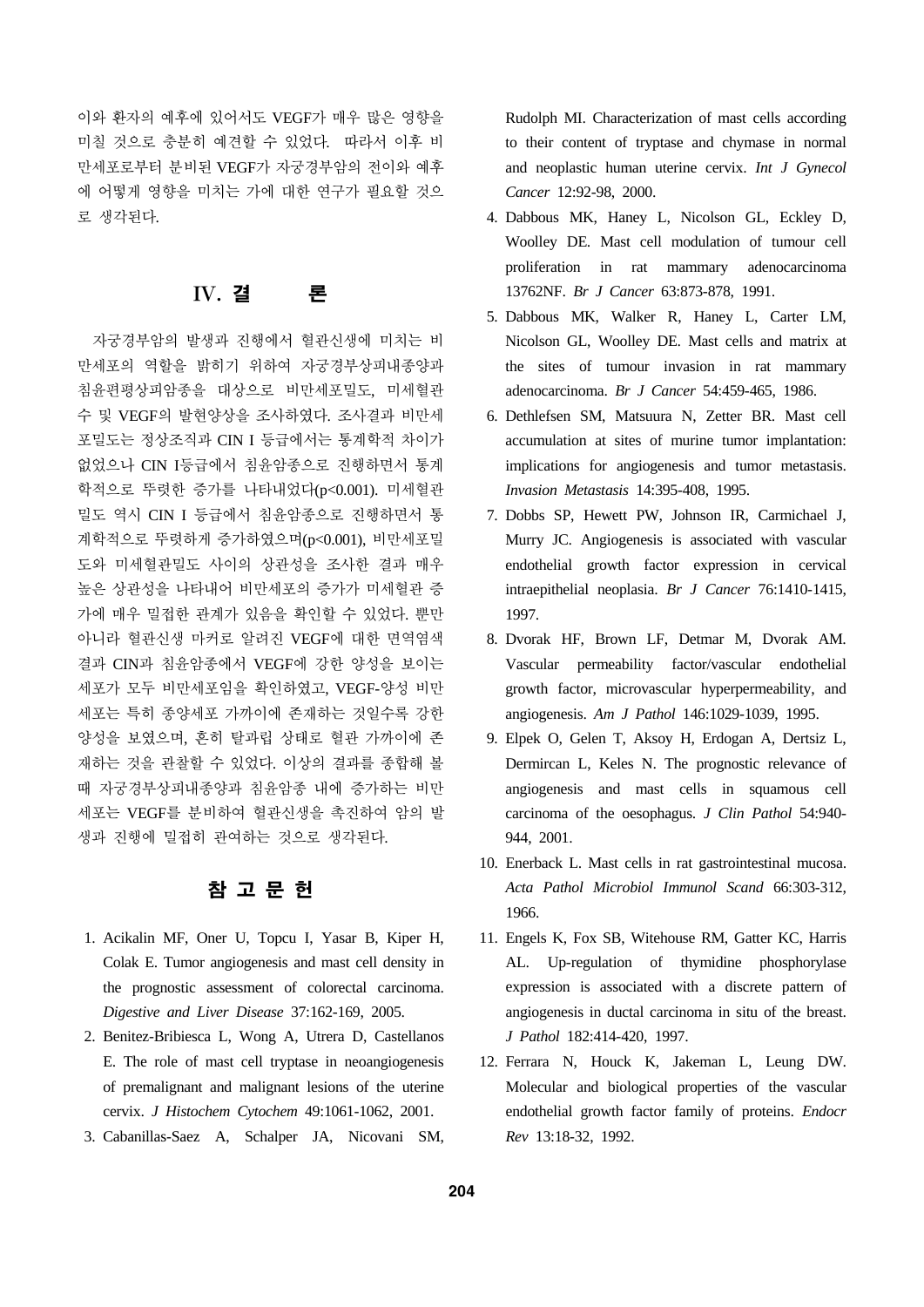- 13. Fisseler-Eckhoff A, Rothstein D, Muller KM. Neovasculisation in hyperplastic, metaplastic and potentially preneoplastic lesions of the bronchial mucosa. *Virchows Arch* 429:95-100, 1996.
- 14. Folkaman J. What is the evidence that tumours are angiogenesis dependant? *J Natl Cancer Inst* 82:4-6, 1990.
- 15. Gasparini G. Prognostic value of vascular endothelial growth factor in breast. *The Oncologists* 5:37-44, 2000.
- 16. Grutzkau GA, Kruger-Krasagakes S, Baumeister H. Synthesis, storage, and release of vascular endothelial growth factor/vascular permeability factor (VEGF/ VPF) by human mast cells: implications for the biological significance of VEGF206. *Mol Biol Cell*  9:875-884, 1998.
- 17. Han GS, Cha SJ, Park YK, Chi KC, Park SJ, Lim HM, Park SI, Park US. Prognostic significance of VEGF in human stomach cancer. *J Korean Cancer Assoc* 32:297-303, 2000.
- 18. Hartweit F, Thorensen S, Tangen M, Maartman-Moe H. Mast cell changes and tumor dissemination in human breast carcinoma. *Invasion Metastasis* 4:146- 55, 1984.
- 19. Jekal SJ, Cha HH, Choi YJ, Rho JS, Kwak HI. Mast cells in squamous intraepithelial lesions and squamous cell carcinoma of uterine cervix. *Korean J Clin Lab Sci* 31(2);250-257, 1997.
- 20. Kankkunen JP, Harvima IT, Naukkarinen A. Quantitative analysis of tryptase and chymase containing mast cells in benign and malignant breast lesions. *Int J Cancer* 72:385-388, 1997.
- 21. Keck PJ, Hauser SD, Krivi G. Vacular permeability factor, an endothelial cell mitogen related to PDGF. *Science* 246:1309-1312, 1989.
- 22. Kim MI, Kim SY, Lee JJ, Yoon HJ, Kim YW, Cho KS. Prognostic effect of vascular endothelial growth factor and angiogenesis in Gastric Carcinoma. *Cancer Research and Treatment* 35:218-223, 2003.
- 23. Lashner BA. Risk factors for small bowel cancer in Crohn's disease. *Dig Dis Sci* 37:1179-1184, 1992.
- 24. Maeda K, Chung YS, Takatsuka S, Ogawa Y, Onoda

N, Sawada T, Kato Y, Nitta A, Arimoto Y, Kondo Y. Tumor angiogenesis and tumor cell proliferation as prognostic indicators in gastric carcinoma. *Br J Cancer* 72:319-323, 1995.

- 25. Ozalp S, Yalcin OT, Oner U, Tanir HM, Acikalin M, Sarac I. Microvessel density as a prognostic factor in preinvasive and invasive cervical lesions. *Eur J Gynaecol Oncol* 24(5):425-428, 2003.
- 26. Pierce EA. Avery RL, Foly ED, Aiello LP, Smith LE. Vascular endothelial growth factor/vascular permeability factor expression in a mouse model of retinal neovasculization. *Proc Natl Acad Sci USA* 92:905- 909, 1995.
- 27. Ranier G, Labriola A, Achille G, Florio, Zito AF, Grammatica L, Paradiso A. Microvessel density, mast cell density and thymidine phosphorylase expression in oral squamous carcinoma. *Int J Oncol* 21:1317- 1323, 2002.
- 28. Reed JA, Albino AP, McNutt NS. Human cutaneous mast cells express basic fibroblast growth factor. *Lab Invest* 72:215-22, 1995.
- 29. Saeki T, Tanada M, Takashima S, Saeki H, Takiyama W, Nishimoto M, Moriwaki S. Correlation between expression of platelet-derived endothelial celll growth factor(thymidine phosphrylase) and microvessel density in early-stage human colon carcinomas. *Jpn J Clin Oncol* 27(4)::227-230, 1997.
- 30. Senger DR, Galli SJ, Dvorak AM, Perruzzi CA, Harvey VS, Dvorak HF. Tumor cells secrete a vascular permeability factor promotes accumulation of ascites fluid. *Science* 219:983-985, 1983.
- 31. Sotiropoulou M, Diakomanolis E, Elsheikh A, Loutradis D, Markaki S, Michalas S. Angiogenic properties of carcinoma in situ and microinvasive carcinoma of the uterine cervix. *Eur J Gynaecol Oncol* 25(2):219-221, 2004.
- 32. Takanami I, Takeucji K, Naruke M. Mast cell density is asssociated with angiogenesis and poor prognosis in pulmonary adenocarcinoma. *Cancer* 88:2686-2692, 2000.
- 33. Thorensen S, Tangen M, Harveit F. Mast cells in the axillary nodes of breast cancer patients. *Diag Histo-*